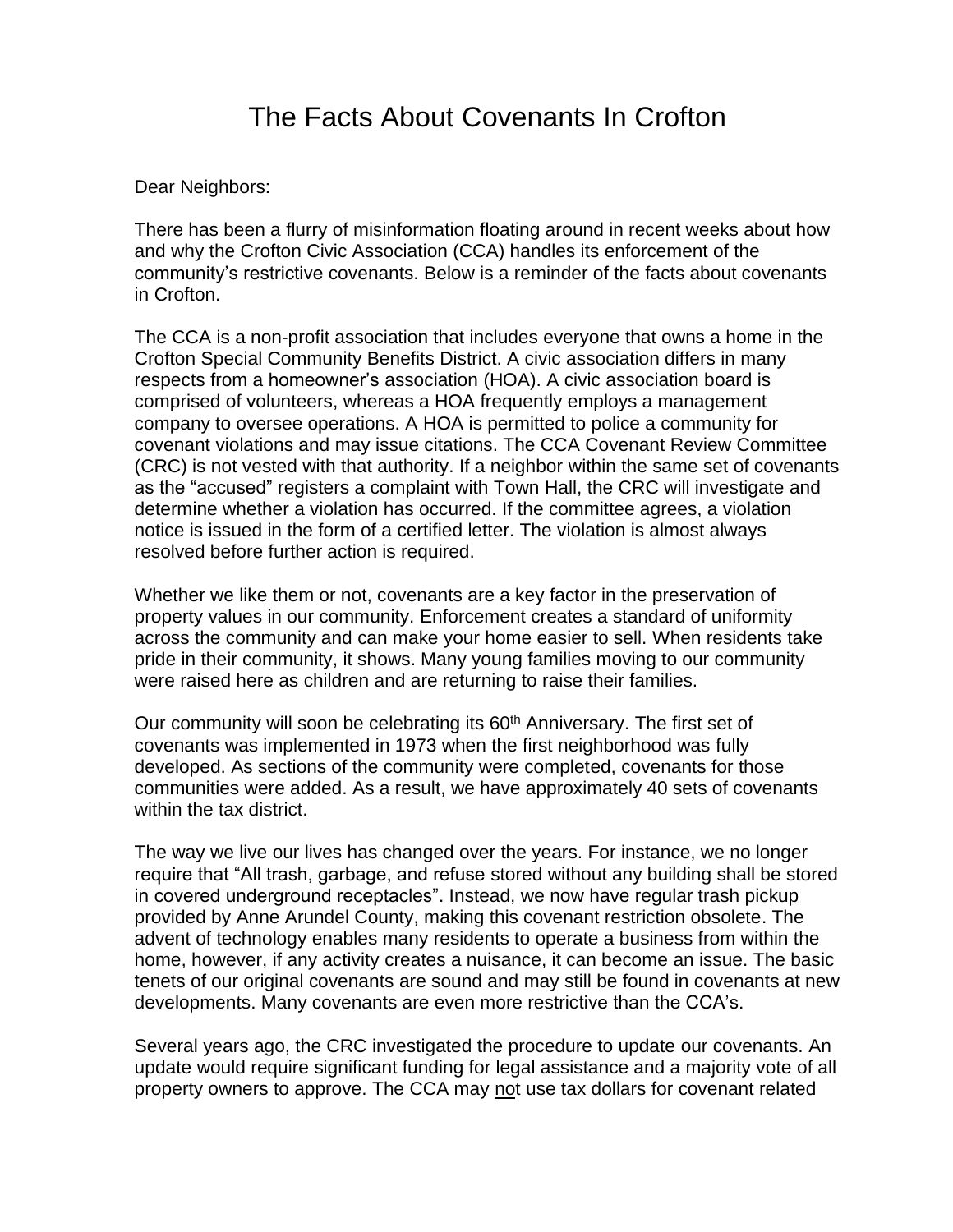expenses and there wasn't an overwhelming movement to change them, so no further action was taken.

The Covenant Enforcement Procedures are documented as follows:

## **1. Reported Violations**

When a complaint of a perceived Covenant Violation is received by the CRC, the complaint will be verified prior to action being initiated. A file of all complaints shall be maintained at Town Hall. The complainant must provide his or her name and telephone number for purposes of follow-up, however, the identity of the complainant will be kept confidential.

## **2. Verification**

A designated representative shall investigate and verify each complaint. A case file shall be developed by the representative for each reported violation, reflecting all actions, dates, and appeals. The CRC shall notify the complainant of what action is to be taken when verification has been completed.

## **(a) 1 st Notice of Violation**

The CRC will send a 1<sup>st</sup> Notice letter by certified mail to the property owner stating the violation and allowing 14 days for compliance.

## **(b) 2 nd Notice of Violation**

After 14 days, the designated representative of the CRC will reinspect the property. If the violation still exists, a second notice letter will be sent by certified mail to the property owner. The letter shall restate the violation, provide information on the appeal process, and allow 7 days for compliance.

### **3. Appeal Forum**

Any person (violator or complainant) may appeal to the CRC in writing and present additional information about a reported violation. The appeal must be in writing and be made within 7 days of receipt of the second notice letter.

If there is an appeal, the Committee shall provide a forum at Town Hall or an appropriate location as soon as possible within 30 days of receipt of the appeal request. The Committee shall make site visits as required and utilize forum findings for final recommendation to the CCA Board of Directors. The relevant issue to be considered is whether or not the alleged violation is in fact a violation of the applicable covenants. The appellant shall be advised in writing of the Committee's decision.

The Committee Chairperson shall conduct the forum or shall designate a committee member to conduct the forum, which will be informal. Legal rules of evidence will not apply, and the chairperson's summary will be a sufficient record of hearing. The Committee chairperson may seek a legal opinion with proper approval from the CCA Board of Directors.